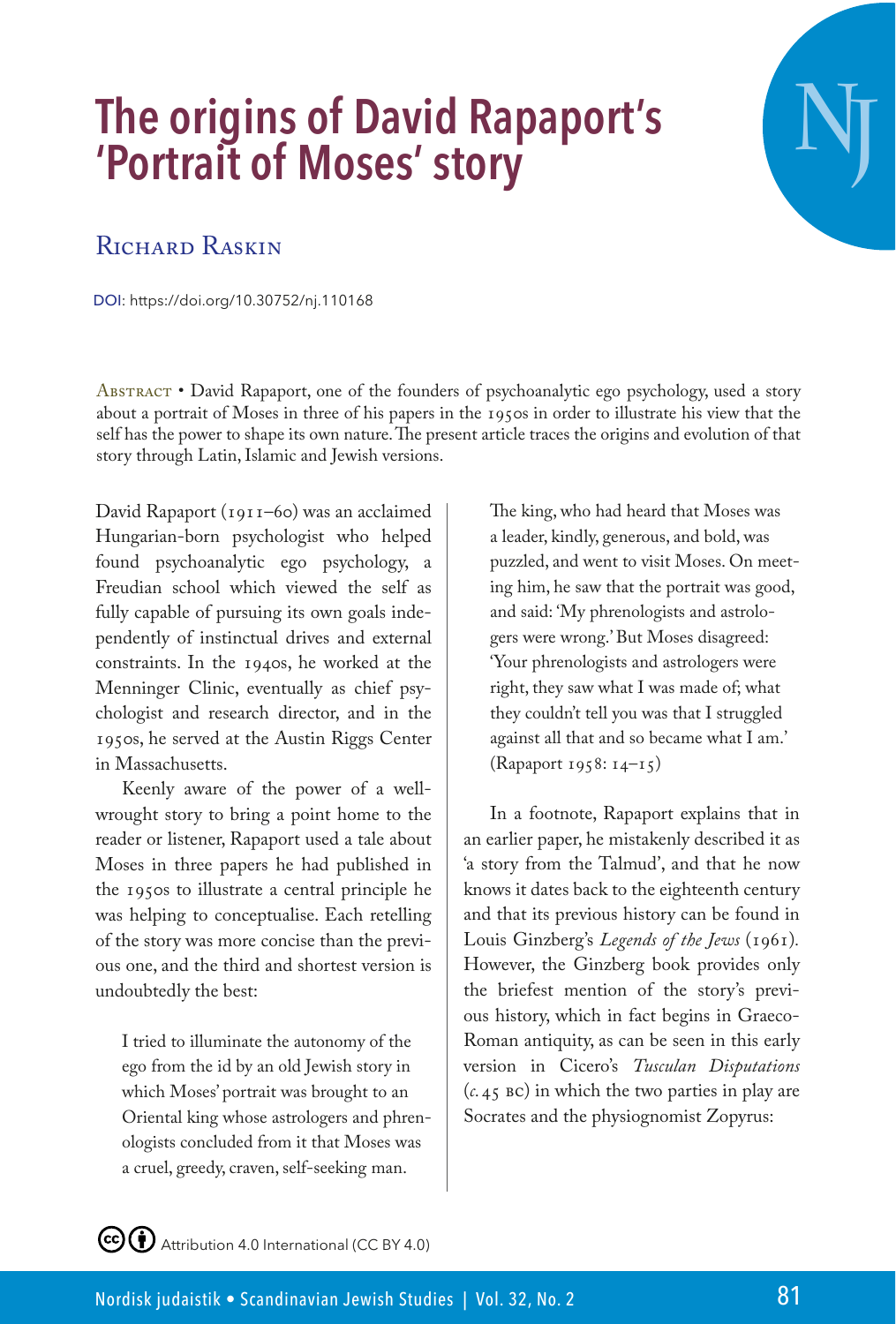Zopyrus, who claimed to discern every man's nature from his appearance, accused Socrates in company of a number of vices which he enumerated, and when he was ridiculed by the rest who said they failed to recognize such vices in Socrates, Socrates himself came to his rescue by saying he was naturally inclined to the vices named, but had cast them out of him by the help of reason. (King 1960: 418–19)

This story, which was for centuries 'one of the most widely-cited case studies' in the field of physiognomy (McLean 2017: 66), was viewed by some as suggesting that reason could overrule vices and result in good behaviour. However, there are commentators who maintain that in Cicero's version, a person's very nature is *transformed* by reason so that one actually *becomes* virtuous ( Johnson and Stavru 2019: 15–16). This is an important distinction.

Continuing to evolve, the story of Zopyrus and Socrates became extremely popular in Arabic and began to include the painting of a portrait as it appears in Islamic versions in the tenth century, in which Socrates has been replaced by Hippocrates and the physiognomist is now named Polemo, known in Arabic as Aflimun:

The physiognomist Aflimun [Polemo] states in his *Physiognomy* that he can infer a man's character from his constitution. One day Hippocrates' pupils assembled and discussed whether they know of any contemporary more virtuous than the virtuous Hippocrates. They could name none, and somebody had the idea of testing on Hippocrates the claims advanced by Aflimun regarding physiognomy. They had a picture of Hippocrates painted and brought it to Aflimun and asked him politely to look at the individual portrayed



David Rapaport (1911–60). The photograph dates from 1942. Kansas Historical Society.

and deduce his character from his constitution. He looked at it, compared the individual parts of the body with one another and pronounced his verdict as follows: 'The man here loves fornication.' 'Liar,' they said, 'that is a portrait of the wise Hippocrates.' Yet Aflimun insisted that his science must be true. 'Ask him yourselves,' he said. 'That man would not agree to an untruth.' Thereupon they again went to Hippocrates and told him the story, what they had done and what Aflimun had told them. Hippocrates replied: 'Aflimun is right. I love fornication, but I control myself.' (Rosenthal 1965: 254)

Perhaps as early as the thirteenth century, the story entered Jewish literature, with Aristotle holding the central role (Leiman 1989: 94). But it was not until the nineteenth century that Moses finally became its main character, with no physiognomist singled out by name. It is in this form that it appears in *Tiferet Yisrael*, a commentary on the Mishnah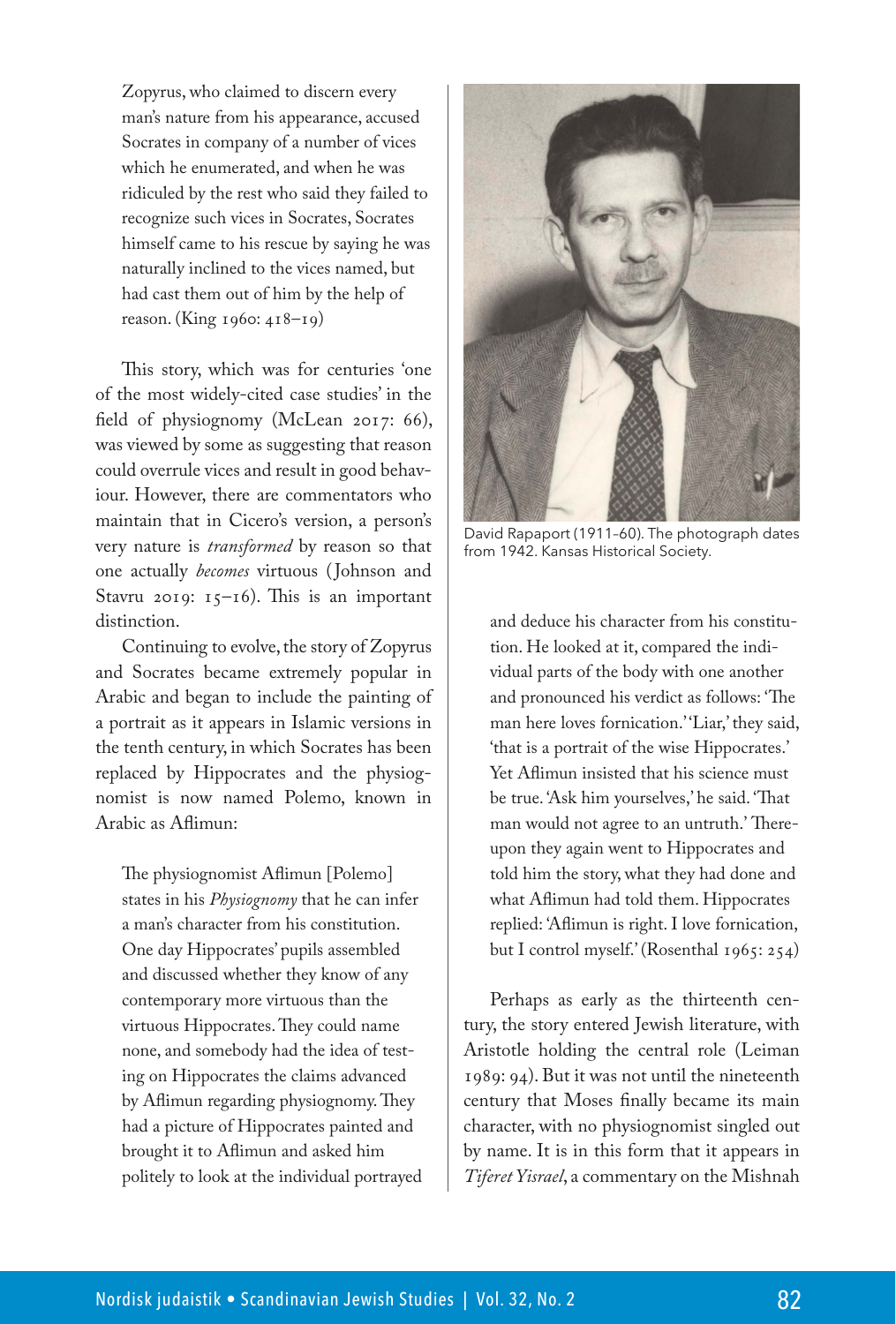by the Danzig Rabbi Israel Lipschutz, this specific portion being published in Vilnius in 1843:

When Moses led the Israelites out of Egypt, the nations heard, they trembled, etc. (Exodus  $15:14$ ). They were particularly curious about Moses, the man through whom all these marvellous deeds had transpired. So much so, that an Arabian king sent a gifted artist to the Israelite encampment with orders to paint a portrait of the Israelite leader, and to return with it to Arabia. The artist went, painted the portrait, and brought it to the king.

The king then sent for his physiognomists, and ordered them to prepare an analysis of Moses' character, virtues, and strengths based upon his facial features as reflected in the portrait. The physiognomists complied with the king's order and reported as follows: 'If we are to render judgment solely on the basis of the facial features in the portrait, we must report, O King, that – despite his distinguished reputation – he is entirely wicked, arrogant, greedy, capricious, indeed suffused with every known vice.' Upon hearing the analysis, the king was livid. 'You are sporting with me,' he cried out. 'From every corner of the globe I have heard just the opposite regarding this great man.' The physiognomists and the artist were seized with fright; they responded to the king pusillanimously, each accusing the other of incompetence. The artist claimed that the portrait was executed with precision; it was the physiognomists who had erred in their interpretation of the portrait. The physiognomists, in turn, blamed the artist, claiming that the portrait of Moses was obviously inaccurate.

The king, determined to resolve the matter, set out in his chariot on a state visit, accompanied by his troops, to the Israelite camp. Upon sighting Moses, the man of God, from the distance, he took out the portrait, gazed at it and at Moses, and knew at once that the artist's depiction had been executed with precision. The king was astounded. He entered the tent of Moses, the man of God, bowed down before him, and related the entire story to him. He concluded his remarks as follows: 'Before I gazed upon your face, O man of God, I suspected that the artist had been incompetent, for my physiognormists are without peer. Now that I have established that the portrait is accurate, I can only conclude that the physiognomists are at fault; they have deceived me. Their wisdom comes to naught. I have been supporting them even as they misled me with their nonsense.'

Moses, the man of God, replied: 'Not so. Indeed, the artist and the physiognomists are exceedingly competent and wise. Know that if I were naturally virtuous, I would be no more deserving of praise than is a block of wood. For it too has no human faults. I am not ashamed to admit, however, that I am naturally inclined to all the vices listed by the physiognomists, and then some. With great effort and determination, I overcame my inclinations until their very opposites became second nature to me. That is how I earned the glory that I now enjoy in heaven above and on earth below.' (Lipschutz 1843 in Leiman 1989: 95–6)

Lipschutz's publication of this story led decades later to serious challenges, one of which was published in Jerusalem in 1894 by a Rabbi Hayyim Isaac Aaron Rapoport (not to be confused with David Rapaport), arguing that 'Moses was righteous from birth, i.e.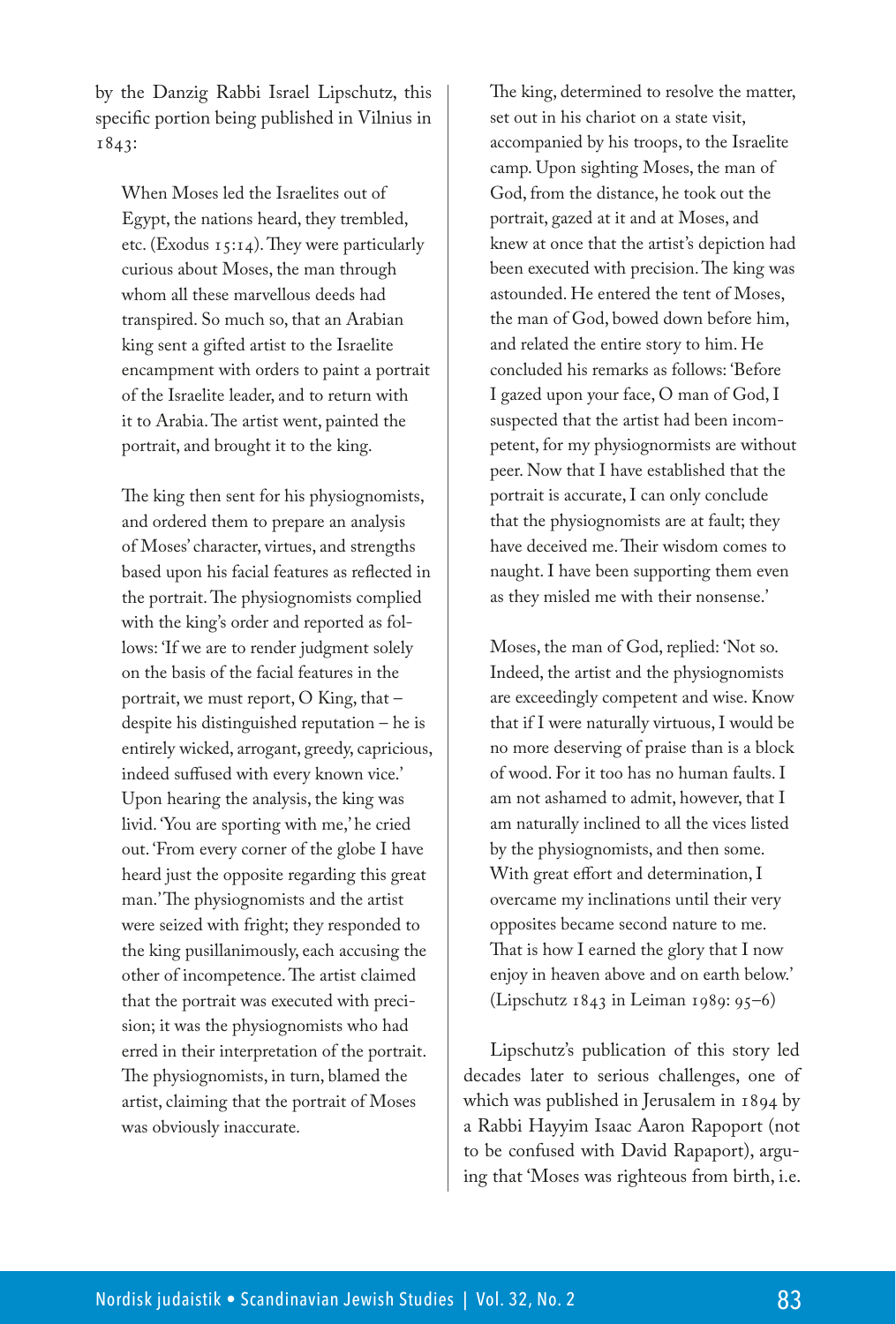that it wasn't necessary for him to struggle with, and to overcome, his evil inclination' (Leiman 1989: 92). Another critic was the Jerusalem Rabbi Moses Joshua Leib Diskin, who wrote also in 1894 that 'the author of *Tiferet Yisrael* used poor judgment when he borrowed *from the pagan literature of antiquity* such insulting remarks about the righteous Moses' (p. 92, italics in the original). And in several editions of *Tiferet Yisrael* published in Israel after the mid-1950s, the story was expunged on the recommendation of Rabbi Judah Leib Fishman Maimon (p. 93).

In Hasidic circles, however, there was an acceptance of the portrait of Moses legend, where already in the late eighteenth century, Rabbi Moses Hayyim Ephrayim of Sudlykow had attributed this statement to his grandfather, the Baal Shem Tov, Rabbi Israel ben Eliezer (1698–1760), regarded as the founder of Hasidism: 'our teacher Moses was born with a natural inclination toward wickedness. Every vice was his. But he overcame his vices, transforming them into virtue' (Leiman 1989: 94). A sociological perspective is sometimes evoked in this connection, referring to 'Hasidism's outreach to common and uneducated folk in the workaday world' in contrast to the 'learned Talmudists' 'upholding the ideal of a spotlessly virtuous Moses who was immune to sinful temptations' (Segal 2017: 13). With the Hasidic appeal to the common man in mind, and belief that *everyone* – including spiritual heroes – has to struggle against sinful inclinations, we can better appreciate this poignant tale attributed to Zusya of Hanipol (1718–1800), an early Hasidic master:

Before his death, Rabbi Zusya said: 'In the coming world, they will not ask me: "Why were you not Moses?" They will ask me: "Why were you not Zusya?"' (Buber 1961:  $251)$ 

Louis Ginzberg published his version of the portrait of Moses story in 1909 in *The Legends of the Jews* (1961: 294–5):

But [Moses] deserves more praise for his unusual strength of will than for his natural capacity, for he succeeded in transforming an originally evil disposition into a noble, exalted character, a change that was farther aided by his resolution, as he himself acknowledged later. After the wonderful exodus of the Israelites from Egypt, a king of Arabia sent an artist to Moses, to paint his portrait, that he might always have the likeness of the divine man before him. The painter returned with his handiwork, and the king assembled his wise men, those in particular who were conversant with the science of physiognomy. He displayed the portrait before them, and invited their judgment upon it. The unanimous opinion was that it represented a man covetous, haughty, sensual, in short, disfigured by all possible ugly traits. The king was indignant that they should pretend to be masters in physiognomy, seeing that they declared the picture of Moses, the holy, divine man, to be the picture of a villain. They defended themselves by accusing the painter in turn of not having produced a true portrait of Moses, else they would not have fallen into the erroneous judgment they had expressed. But the artist insisted that his work resembled the original closely.

Unable to decide who was right, the Arabian king went to see Moses, and he could not but admit that the portrait painted for him was a masterpiece. Moses as he beheld him in the flesh was the Moses upon the canvas. There could be no doubt but that the highly extolled knowledge of his physiognomy experts was empty twaddle. He told Moses what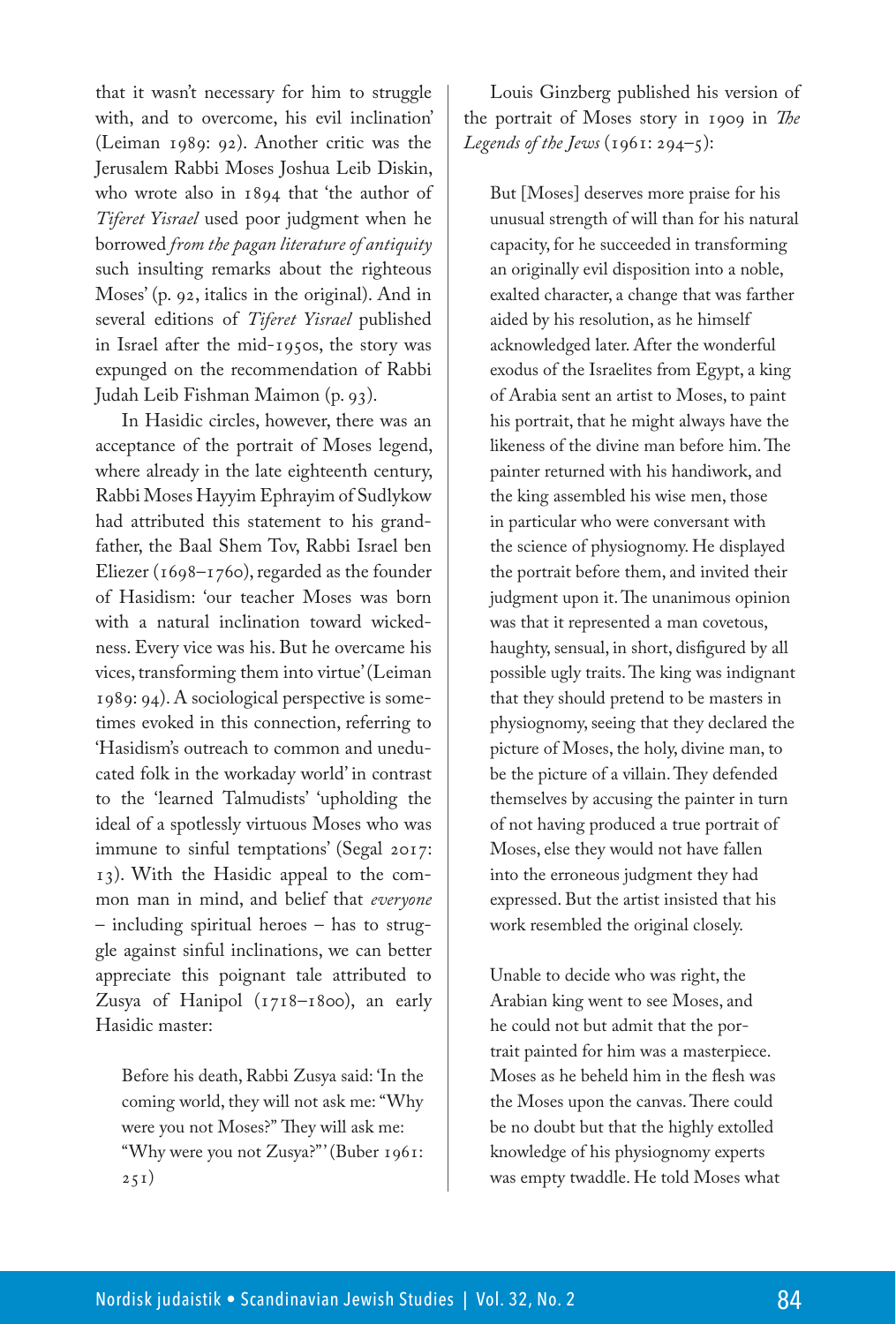had happened, and what he thought of it. He replied: 'Thy artist and thy experts alike are masters, each in his line. If my fine qualities were a product of nature, I were no better than a log of wood, which remains forever as nature produced it at the first. Unashamed I make the confession to thee that by nature I possessed all the reprehensible traits thy wise men read in my picture and ascribed to me, perhaps to a greater degree even than they think. But I mastered my evil impulses with my strong will, and the character I acquired through severe discipline has become the opposite of the disposition with which I was born. Through this change, wrought in me by my own efforts, I have earned honor and commendation upon earth as well as in heaven.'

Both the Lipschutz and Ginzberg versions tack on a somewhat anti-climactic final swirl, referring to the honour Moses enjoys upon earth and in heaven, and this extra flourish detracts from the story's punchline, depriving the narrative of the powerful ending or closure it deserves. This is an error David Rapaport avoids in his own retellings of the story, the first two of which are as follows:

An Eastern ruler heard about the great man Moses and since he could not get Moses to visit him, nor did he have time to go to visit Moses, he sent his painter to paint this man Moses for him. When the painter returned, the king called his astrologers and phrenologists and asked them to tell him what kind of man the painting depicted. The king knew Moses by his reputation as a leader of men, as a kind man, as a great man, as a gracious man. The phrenologists and the astrologers said otherwise. To them it was the picture of a cruel, greedy, self-seeking, dishonest, haughty man. When the king heard the

report he cried out, 'Either the painter does not know how to paint or there is no such science as astrology and phrenology.' So off he went to see Moses and to decide the dilemma. When he reached Moses' abode and saw the man Moses, he raised his hands and cried out, 'There is no such science as astrology and phrenology.' Moses, very puzzled by this 'how-do-you-do' asked him what he meant. When he heard the story, Moses shook his head and said to the king, 'There is such a science as astrology and phrenology. Your astrologers and phrenologists told you truly what was in me. What they could not tell you was that by fighting against it I became what I am.' (Rapaport 1950: 123–4)

There was an Eastern king who heard about Moses. He heard that Moses was a leader of men, a good man, a wise man, and he wanted to meet him. But Moses, busy wandering 40 years in the desert, couldn't come. So the king sent his painters to Moses and they brought back a picture of him. The king called his phrenologists and astrologists and asked them, 'What kind of man is this?' They went into a huddle and came out with a report which read: This is a cruel, greedy, self-seeking, dishonest man. The king was puzzled. He said, 'Either my painters do not know how to paint or there is no such science as astrology or phrenology.' To decide this dilemma, he went to see Moses and after seeing him he cried out, 'There is no such science as astrology, or phrenology.' When Moses heard this he was surprised and asked the king what he meant. The king explained, but Moses only shook his head and said, 'No. Your phrenologists and astrologists are right. That's what I was made of! I fought against it and that's how I became what I am.' (Rapaport 1951: 113)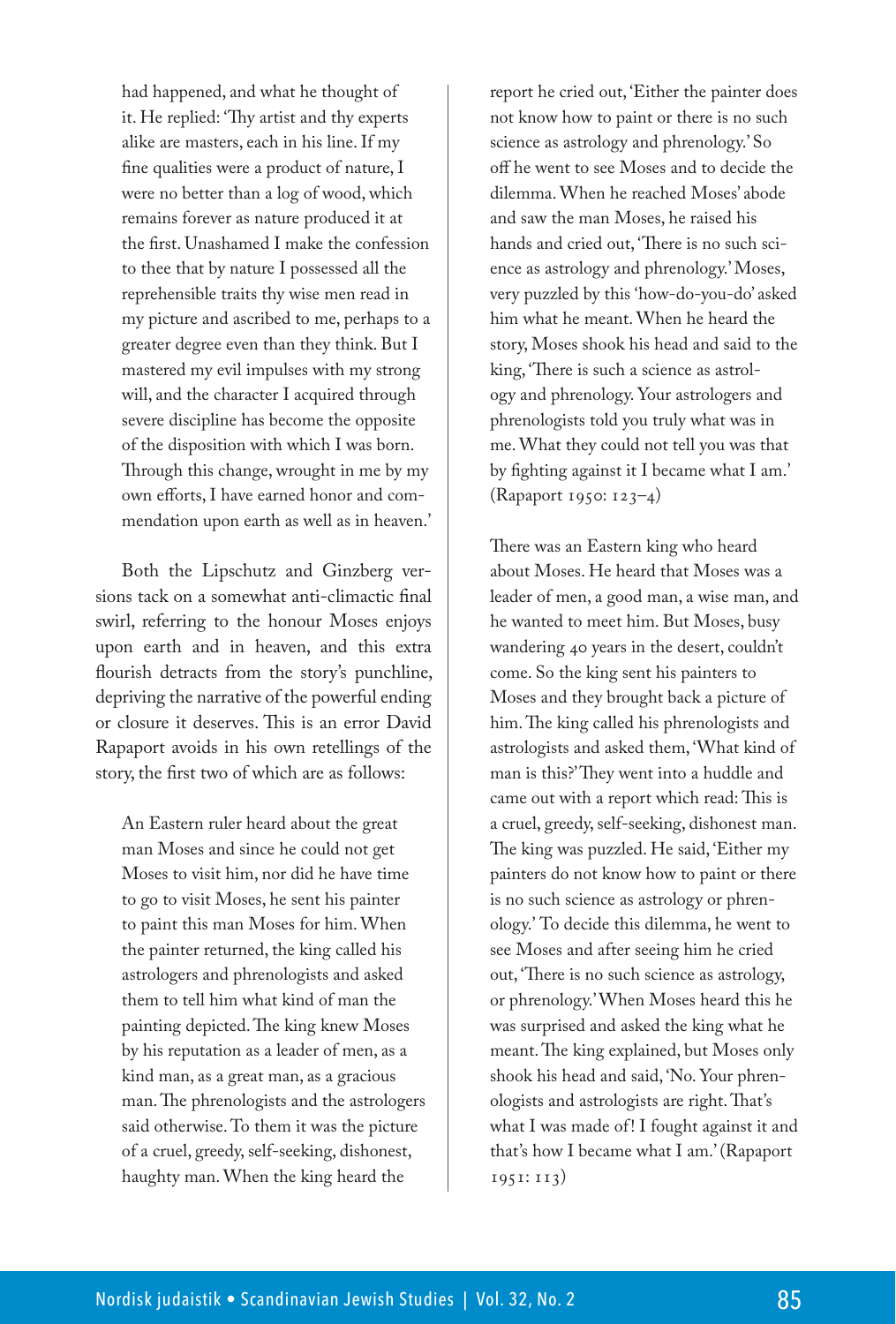Explicitly citing Rapaport's use of the story, Alan Dershowitz tells it once again in 2000, but entirely changing the focus that meant so much to Rapaport. Instead of using the tale to illustrate the ego's ability to shape itself as it wishes through an act of will, Dershowitz turns the tale into one which shows that heroes are not flawless:

Rabbinic commentators observe that 'the greater a person is, the greater is his Yetzer hara' (evil inclination), and his greatness is shown by his overcoming it. Psychologist David Rapaport related the following contemporary midrash on this topic from the life of Moses. Before being affflicted with the plagues, Pharaoh sent his royal painters to create an accurate portrait ofhis enemyto-be. He then gave the portrait to his royal phrenologists so that they could assess his strengths and weaknesses. After examining the portrait, they concluded that Moses was a weak and vain man, who would easily be intimidated and flattered – that he was no match for Pharaoh. After Moses proved that he was more than a match, Pharaoh ordered his painters and phrenologists to appear before him. 'Either the portrait was inaccurate or the interpretation was wrong,' he bellowed. When Moses next apppeared to demand the release of the Jews, Pharoah asked him to determine whether it was the painters or the phrenologists who were wrong and must die. Moses said both were correct: 'I *am* a weak and vain man. Those are my inherent characteristics. But I have struggled mightily to overcome them.'

The concept of the flawless biblical hero who can do no wrong and whose victims deserve their punishment is inconsistent both with real life and with the Jewish Bible. The Pentateuch, like all great literature, recognized that no human being is perfect. This recognition is one of the reasons why the Five Books of Moses have been so enduring and influential. (Dershowitz 2000: 153–4)

This brief discussion will end where it began – with another look at David Rapaport's final retelling of the portrait of Moses' story in 'The theory of ego autonomy':

I tried to illuminate the autonomy of the ego from the id by an old Jewish story in which Moses' portrait was brought to an Oriental king whose astrologers and phrenologists concluded from it that Moses was a cruel, greedy, craven, self-seeking man. The king, who had heard that Moses was a leader, kindly, generous, and bold, was puzzled, and went to visit Moses. On meeting him, he saw that the portrait was good, and said: 'My phrenologists and astrologers were wrong.' But Moses disagreed: 'Your phrenologists and astrologers were right, they saw what I was made of; what they couldn't tell you was that I struggled against all that and so became what I am.' (Rapaport 1958: 14–15)

Seeing it again now, having viewed a number of other versions, should make it clear that in terms of economy of expression, power of the ending and potential to inspire, David Rapaport's final retelling of this story is unmatched as a way of helping the reader to grasp that the self is no mere product of forces beyond its control but rather a living agency empowered to overcome resistances to its shaping of its own nature and to acting as it chooses.

It is also worth noting that while the early versions of this story are largely celebrations of reason or philosophy, the Jewish versions attribute the victory of the self to an act of will.  $\blacksquare$